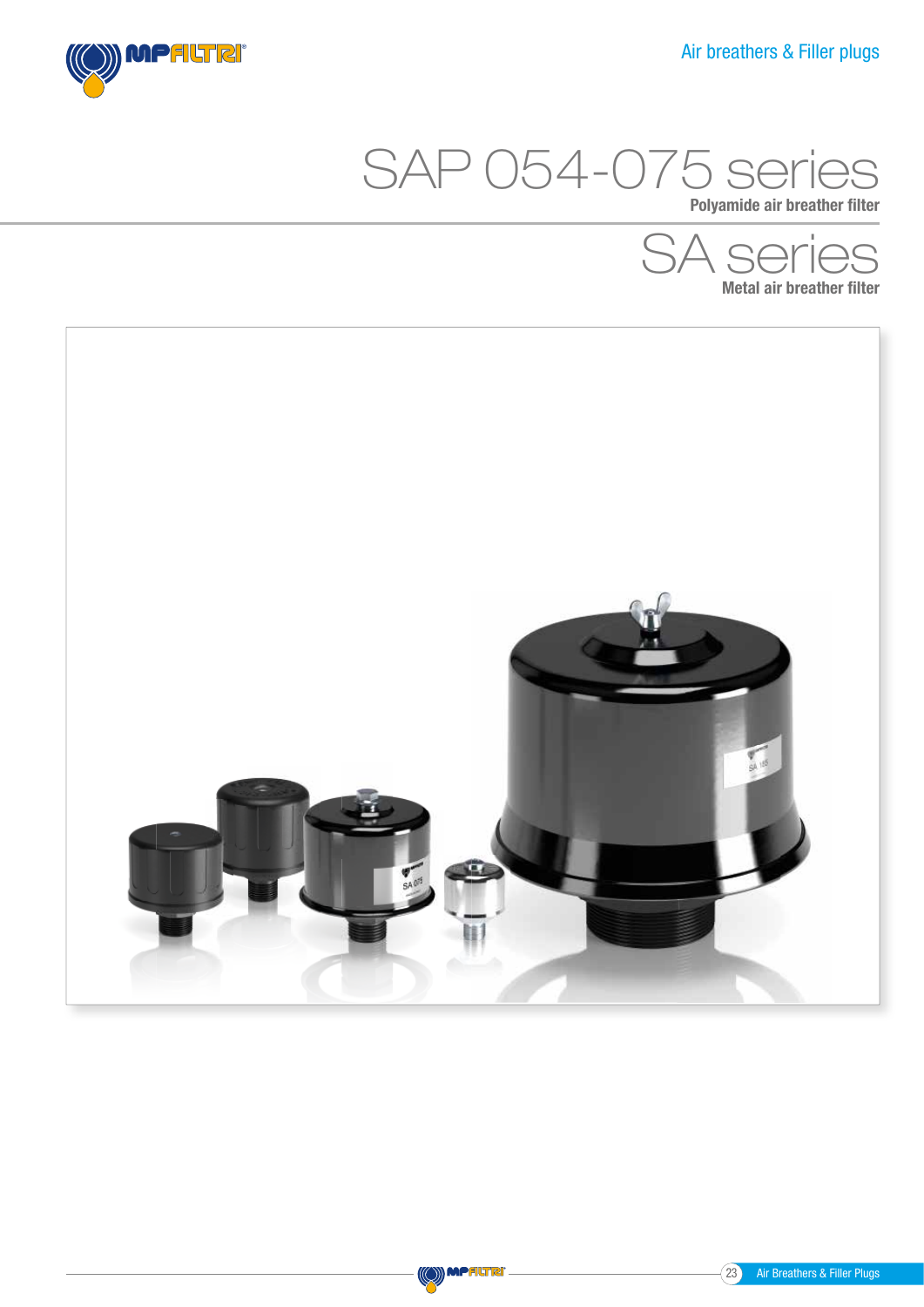# P 054-075 GENERAL INFORMATION

Technical data

| Air breathers & Filler plugs                                                                                                                                                                                                                                                                                                                                                                                                                                                                                                                                                                                                    | Flow rate $\Delta p$ 0.02 bar                                                                                                                                                                                                                                       |
|---------------------------------------------------------------------------------------------------------------------------------------------------------------------------------------------------------------------------------------------------------------------------------------------------------------------------------------------------------------------------------------------------------------------------------------------------------------------------------------------------------------------------------------------------------------------------------------------------------------------------------|---------------------------------------------------------------------------------------------------------------------------------------------------------------------------------------------------------------------------------------------------------------------|
|                                                                                                                                                                                                                                                                                                                                                                                                                                                                                                                                                                                                                                 | Flow rate [I/min]                                                                                                                                                                                                                                                   |
| Polyamide air breather filter<br>Flow rate up to 400 l/min                                                                                                                                                                                                                                                                                                                                                                                                                                                                                                                                                                      | <b>Filtration rating</b><br>110<br>L <sub>03</sub>                                                                                                                                                                                                                  |
|                                                                                                                                                                                                                                                                                                                                                                                                                                                                                                                                                                                                                                 | <b>SAP054</b><br>200<br>250                                                                                                                                                                                                                                         |
| SAP is a range of plastic air breathers for protection of the tank against<br>the solid contamination contained into the air.<br>They are directly fitted on the tank.<br><b>Available features:</b><br>- Male threaded connections up to 3/4", for a maximum flow rate<br>of 400 l/min<br>- Replaceable filter element<br>- Fine cellulose filtration, to get a good cleanliness level into the reservoir<br>- Polyester media is an option for heavy environmental conditions<br>(high humidity, sand )<br><b>Common applications:</b><br>- Mobile machines (construction and agriculture machines)<br>- Industrial equipment | 400<br>350<br><b>SAP075</b><br><b>Materials</b><br>- Cover: Polyamide<br>- Connection: Polyamide<br>- Filter element: Resin impregnated paper<br><b>Temperature</b><br>From -25 $\degree$ C to +100 $\degree$ C<br>Weight<br>SAP 054 - 0.06 kg<br>SAP 075 - 0.15 kg |

### Designation & Ordering code

| <b>COMPLETE AIR FILTER</b>                 |               |               |                                                            |                 |  |  |  |  |
|--------------------------------------------|---------------|---------------|------------------------------------------------------------|-----------------|--|--|--|--|
| <b>Series and size</b>                     |               |               | G2<br><b>SAP054</b><br>L10<br>Configuration example :<br>A | P <sub>01</sub> |  |  |  |  |
| <b>SAP054</b>                              |               |               |                                                            |                 |  |  |  |  |
| <b>SAP075</b>                              |               |               |                                                            |                 |  |  |  |  |
| <b>Connections</b>                         | <b>SAP054</b> | <b>SAP075</b> |                                                            |                 |  |  |  |  |
| G1                                         | G 3/8"        | G 1/2"        |                                                            |                 |  |  |  |  |
| G <sub>2</sub>                             | G 1/2"        | G 3/4"        |                                                            |                 |  |  |  |  |
| <b>Filtration rating</b>                   |               |               |                                                            |                 |  |  |  |  |
| Resin impregnated paper<br>L <sub>03</sub> | $3 \mu m$     |               |                                                            |                 |  |  |  |  |
| L <sub>10</sub><br>Resin impregnated paper | $10 \mu m$    |               |                                                            |                 |  |  |  |  |
| <b>Seals</b>                               |               |               |                                                            |                 |  |  |  |  |
| <b>NBR</b><br>A                            |               |               | <b>Execution</b>                                           |                 |  |  |  |  |
|                                            |               |               | <b>P01</b><br>MP Filtri standard                           |                 |  |  |  |  |
|                                            |               |               | Customized<br>Pxx                                          |                 |  |  |  |  |
|                                            |               |               | <b>FILTER ELEMENT</b>                                      |                 |  |  |  |  |
| <b>Filter element series and size</b>      |               |               | Configuration example :<br>L10<br>A4                       | P <sub>01</sub> |  |  |  |  |

| <b>Filter element series and size</b>                         | P <sub>0</sub> 1<br>L10<br>Configuration example :<br>A4 |
|---------------------------------------------------------------|----------------------------------------------------------|
| <b>SAP054</b><br>A4                                           |                                                          |
| <b>SAP075</b><br><b>A7</b>                                    |                                                          |
|                                                               |                                                          |
| <b>Filtration rating</b>                                      |                                                          |
| L <sub>03</sub><br>Resin impregnated paper<br>$3 \mu m$       |                                                          |
| Resin impregnated paper<br>L <sub>10</sub><br>$10 \text{ µm}$ | <b>Execution</b>                                         |
|                                                               | MP Filtri standard<br>P01                                |
|                                                               | Customized<br>Pxx                                        |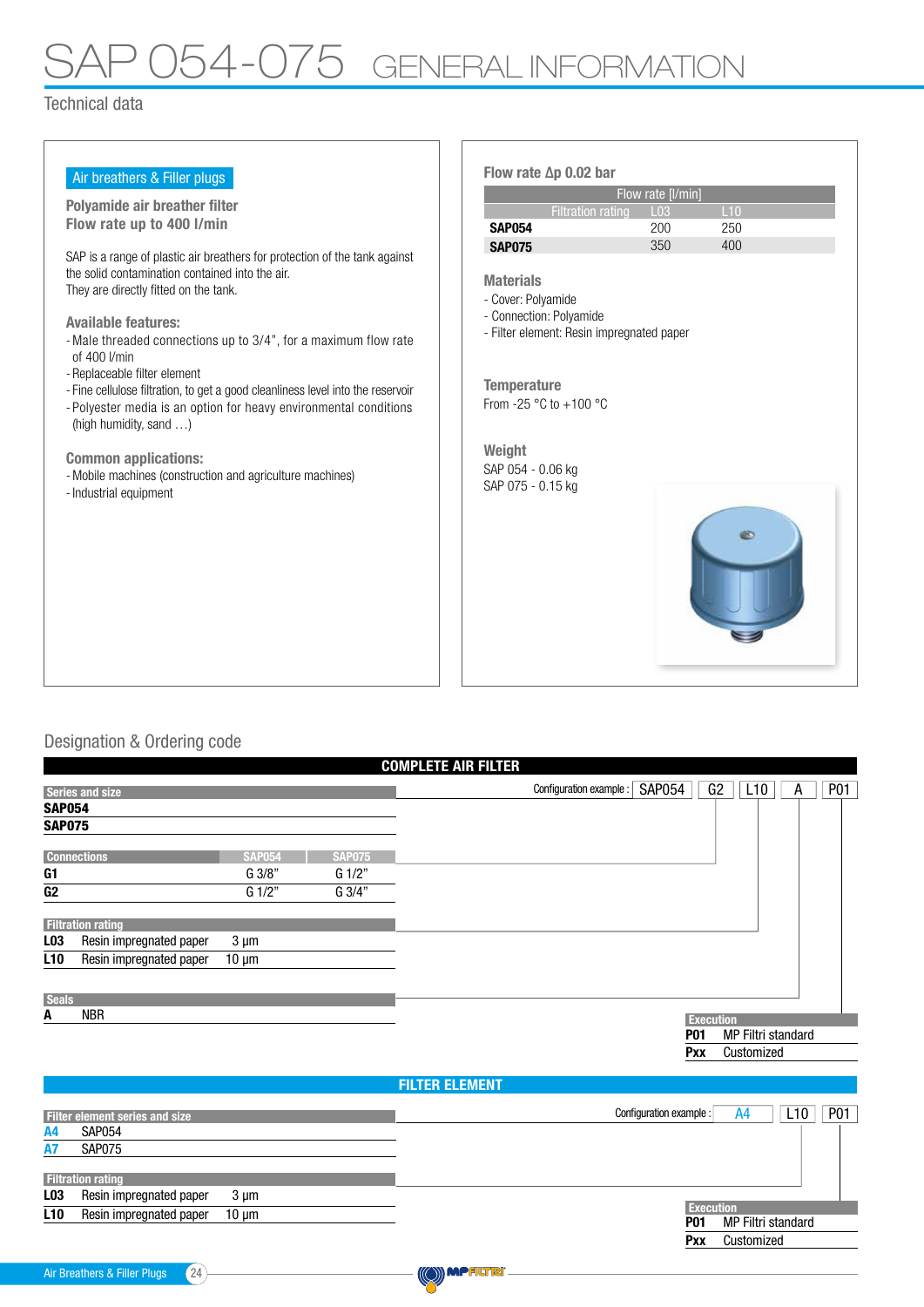## $54-0$

Dimensions





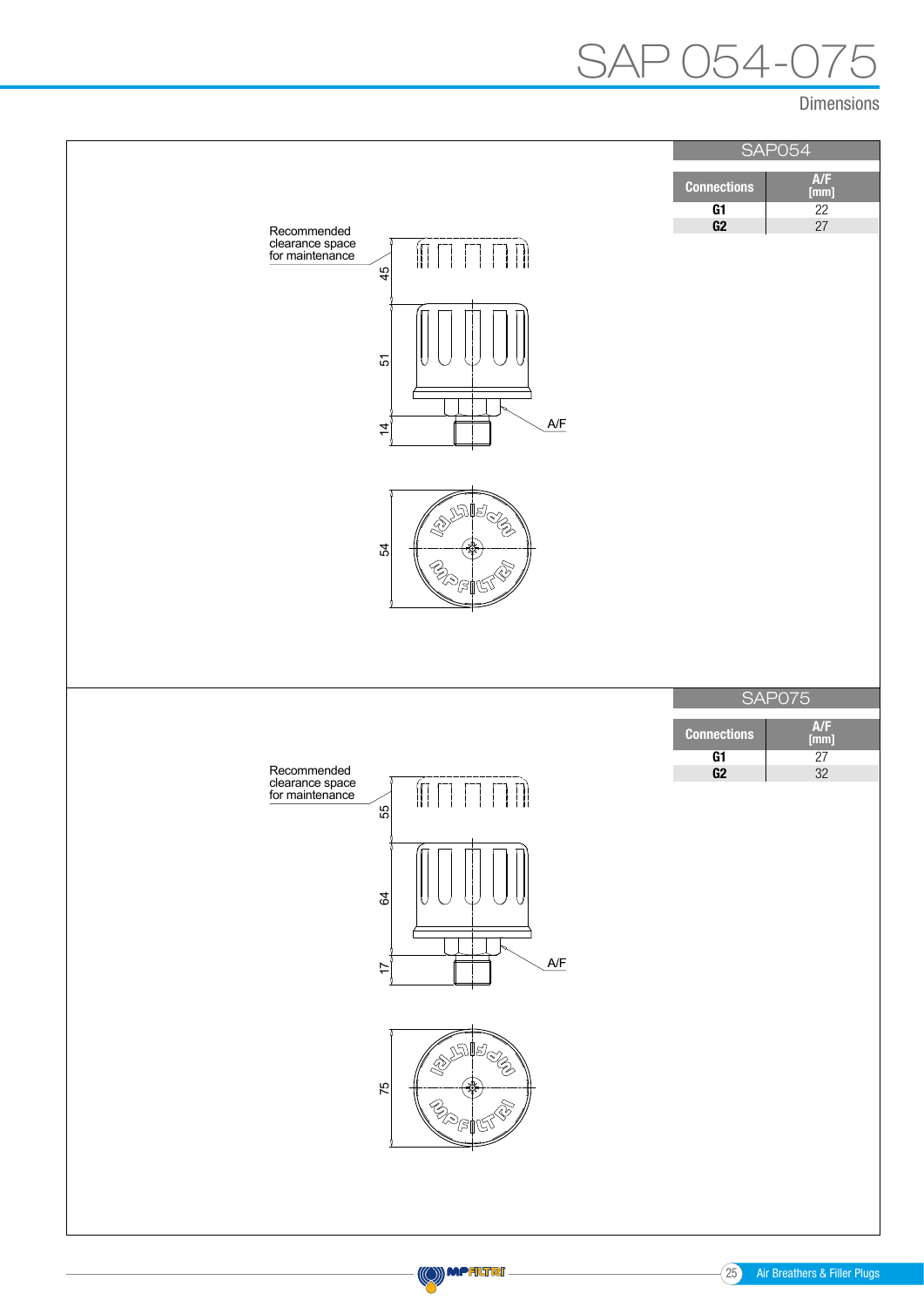## GENERAL INF<u>ORMATION CENERAL INFORMATION</u>

#### Technical data

| Air breathers & Filler plugs                                                                | Flow rate $\Delta p$ 0.02 bar                  |                   |            |  |  |
|---------------------------------------------------------------------------------------------|------------------------------------------------|-------------------|------------|--|--|
| Metal air breather filter                                                                   |                                                | Flow rate [I/min] |            |  |  |
| Flow rate up to 2500 l/min                                                                  | <b>Filtration rating</b>                       | L <sub>03</sub>   | L10        |  |  |
|                                                                                             | <b>SA036</b>                                   | 140               | 140        |  |  |
| SA is a range of metal air breathers for protection of the tank against                     | <b>SA053</b>                                   | 250               | 250        |  |  |
| the solid contamination contained into the air.                                             | <b>SA075</b><br><b>SA115</b>                   | 350<br>800        | 400<br>850 |  |  |
| They are directly fitted on the tank. The robust design allows the use of                   | <b>SA145</b>                                   | 1800              | 1850       |  |  |
| these filters in any heavy-duty application.                                                | <b>SA185</b>                                   | 2300              | 2500       |  |  |
|                                                                                             |                                                |                   |            |  |  |
| <b>Available features:</b>                                                                  | <b>Materials</b>                               |                   |            |  |  |
| - Male threaded connections up to 2 1/2", for a maximum flow rate                           | - Cover: Steel                                 |                   |            |  |  |
| of 2500 l/min                                                                               | - Connection: Anodized steel, Galvanized steel |                   |            |  |  |
| - Replaceable filter element                                                                | - Filter element: Resin impregnated paper      |                   |            |  |  |
| - Fine cellulose filtration, to get a good cleanliness level into the reservoir             | - Screws: Galvanized steel                     |                   |            |  |  |
| - Polyester media is an option for heavy environmental conditions<br>(high humidity, sand ) | - Washer: Teflon                               |                   |            |  |  |
|                                                                                             | - Ring: Galvanized steel                       |                   |            |  |  |
| <b>Common applications:</b>                                                                 | - Seals: NBR                                   |                   |            |  |  |
| - Mobile machines (construction and agriculture machines)                                   |                                                |                   |            |  |  |
| - Industrial equipment                                                                      | <b>Temperature</b>                             |                   |            |  |  |
|                                                                                             | From -25 $^{\circ}$ C to +100 $^{\circ}$ C     |                   |            |  |  |
|                                                                                             | Weight                                         |                   |            |  |  |
|                                                                                             | SA 036<br>$0.08$ kg                            |                   |            |  |  |
|                                                                                             | $0.15$ kg<br>SA 053                            |                   |            |  |  |
|                                                                                             | SA 075<br>$0.26$ kg                            |                   |            |  |  |
|                                                                                             | SA 115<br>$0.40$ kg                            |                   |            |  |  |
|                                                                                             | SA 145<br>$0.59$ kg                            |                   |            |  |  |
|                                                                                             | SA 185<br>1.22 kg                              |                   |            |  |  |

### Designation & Ordering code

|                | <b>COMPLETE AIR BREATHER</b>          |                          |                 |                          |              |                                                                                   |                                                                                           |  |  |  |
|----------------|---------------------------------------|--------------------------|-----------------|--------------------------|--------------|-----------------------------------------------------------------------------------|-------------------------------------------------------------------------------------------|--|--|--|
|                | <b>Series and size</b>                |                          |                 |                          |              | G <sub>1</sub><br><b>SA115</b><br>L <sub>10</sub><br>Configuration example :<br>А | P01                                                                                       |  |  |  |
| <b>SA036</b>   |                                       | <b>SA053</b>             | <b>SA075</b>    | <b>SA115</b>             | <b>SA145</b> | <b>SA185</b>                                                                      |                                                                                           |  |  |  |
|                | <b>Connections</b>                    |                          |                 |                          |              |                                                                                   |                                                                                           |  |  |  |
|                | <b>SA036</b>                          | <b>SA053</b>             | <b>SA075</b>    | <b>SA115</b>             | <b>SA145</b> | <b>SA185</b>                                                                      |                                                                                           |  |  |  |
| G1             | G1/4"                                 | G1/4"                    | $G \frac{1}{2}$ | G 1"                     | G 11/2"      | G 21/2"                                                                           |                                                                                           |  |  |  |
| G <sub>2</sub> | G 3/8"                                | G3/8"                    | $G \frac{3}{4}$ | ۰                        |              | $\overline{\phantom{a}}$                                                          |                                                                                           |  |  |  |
| G3             | G 1/2"                                | $\overline{\phantom{a}}$ |                 | ۰                        |              | -                                                                                 |                                                                                           |  |  |  |
| G4             | $1/4"$ NPT                            | $1/4"$ NPT               | $1/2$ " NPT     | 1" NPT                   | 1 1/2" NPT   | 2 1/2" NPT                                                                        |                                                                                           |  |  |  |
| G5             | 3/8" NPT                              | 3/8" NPT                 | 3/4" NPT        | $\blacksquare$           |              | $\overline{\phantom{a}}$                                                          |                                                                                           |  |  |  |
| G6             | $1/2$ " NPT                           | $\overline{\phantom{a}}$ | -               | $\overline{\phantom{0}}$ | -            | -                                                                                 |                                                                                           |  |  |  |
|                | <b>Filtration rating</b>              |                          |                 |                          |              |                                                                                   |                                                                                           |  |  |  |
| LO3            | Resin impregnated paper<br>$3 \mu m$  |                          |                 |                          |              |                                                                                   |                                                                                           |  |  |  |
| L10            | Resin impregnated paper<br>$10 \mu m$ |                          |                 |                          |              |                                                                                   | <b>Seals</b><br><b>Execution</b><br><b>NBR</b><br><b>MP Filtri standard</b><br><b>P01</b> |  |  |  |
| S              | Without filter element                |                          |                 |                          |              |                                                                                   | A<br>Pxx<br>Customized                                                                    |  |  |  |

|                 | <b>FILTER ELEMENT</b>                 |           |            |            |     |                                  |            |  |  |  |  |
|-----------------|---------------------------------------|-----------|------------|------------|-----|----------------------------------|------------|--|--|--|--|
|                 | <b>Filter element series and size</b> |           |            |            |     | Configuration example :<br>A8    | P01<br>L10 |  |  |  |  |
| A05             | <b>A5</b>                             | <b>A7</b> | A8         | <b>A10</b> | A11 |                                  |            |  |  |  |  |
|                 | <b>Filtration rating</b>              |           |            |            |     |                                  |            |  |  |  |  |
| L <sub>03</sub> | Resin impregnated paper               |           | $3 \mu m$  |            |     |                                  |            |  |  |  |  |
| L <sub>10</sub> | Resin impregnated paper               |           | $10 \mu m$ |            |     | <b>Execution</b>                 |            |  |  |  |  |
|                 |                                       |           |            |            |     | MP Filtri standard<br><b>P01</b> |            |  |  |  |  |
|                 |                                       |           |            |            |     | Customized<br>Pxx                |            |  |  |  |  |